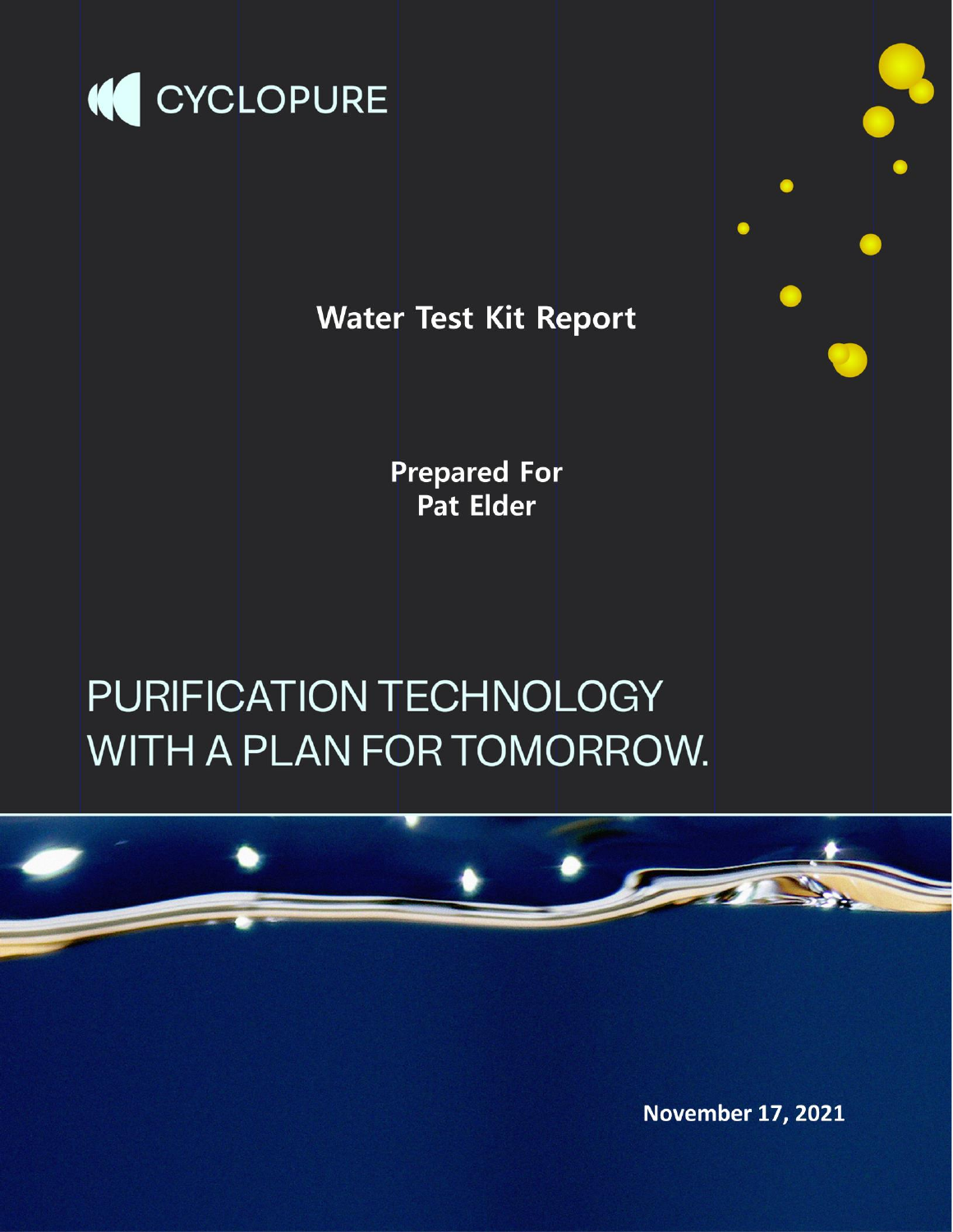

### **Cyclopure Water Test Kit Pro for PFAS**

#### **Part 1: PFAS Analytical Method**

We developed the PFAS test kit using DEXSORB under a grant from NIEHS. The idea was to provide a convenient, affordable and accurate kit for PFAS. NIEHS has listed the kit under its SBIR STTR Sensor Technology for the 21st Century.

**DEXSORB Passive Sampling:** Testing is done by passive sampling using a DEXSORB loaded extraction disc in a 250 mL collection cup. We do all analytics inhouse at our labs on Thermo QExactive LC-MS/MS. We quantify measurements to 1-2ppt for all PFAS compounds.



**PFAS Analysis:** At the lab, we use isotope dilution methods for the measurement of PFAS on LC-MS/MS. The analysis of drinking water samples is validated to the requirements of EPA Methods 537 and 533. The analysis of other matrices like groundwater, surface water, wastewater and landfill leachate follow the criteria of the newly released EPA 1633 draft. All methods follow instrument procedures for internal standardization and calibration certification.

**Used by Research Institutions:** To date, we have tested and reported on over 700 water samples in 33 States across the U.S. The water test kit is also being used in environmental testing projects by several research institutions, including the University of Florida, University of Cincinnati, University of Rhode Island and the University of Queensland (Australia).

Our test kit measures the following perfluorinated compounds in drinking water:

| Compound                                         | Abbreviation   | CAS#       |
|--------------------------------------------------|----------------|------------|
| Perfluorobutanoic Acid                           | <b>PFBA</b>    | 375-22-4   |
| Perfluoropentanoic Acid                          | <b>PFPeA</b>   | 2706-90-3  |
| Perfluorohexanoic Acid                           | <b>PFHxA</b>   | 307-24-4   |
| Perfluoroheptanoic Acid                          | <b>PFHpA</b>   | 375-85-9   |
| Perfluorooctanoic Acid                           | <b>PFOA</b>    | 335-67-1   |
| Perfluorononanoic Acid                           | <b>PFNA</b>    | 375-95-1   |
| Perfluorodecanoic Acid                           | <b>PFDA</b>    | 335-76-2   |
| Perfluoroundecanoic Acid                         | <b>PFUnA</b>   | 2058-94-8  |
| Perfluorododecanoic Acid                         | <b>PFDoA</b>   | 307-55-1   |
| Perfluorotridecanoic Acid                        | <b>PFTrDA</b>  | 72629-94-8 |
| Perfluorotetradecanoic Acid                      | <b>PFTeA</b>   | 376-06-7   |
| Perfluorobutane Sulfonic Acid                    | <b>PFBS</b>    | 375-73-5   |
| Perfluorohexane Sulfonic Acid                    | <b>PFHxS</b>   | 355-46-4   |
| Perfluorooctane Sulfonic Acid                    | <b>PFOS</b>    | 1763-23-1  |
| Hexafluoropropylene Oxide Dimer Acid (GenX)      | <b>HFPO-DA</b> | 13252-13-6 |
| N-Ethyl Perfluorooctane Sulfonamido Acetic Acid  | N-EtFOSAA      | 2991-50-6  |
| N-Methyl Perfluorooctane Sulfonamido Acetic Acid | N-MeFOSAA      | 2355-31-9  |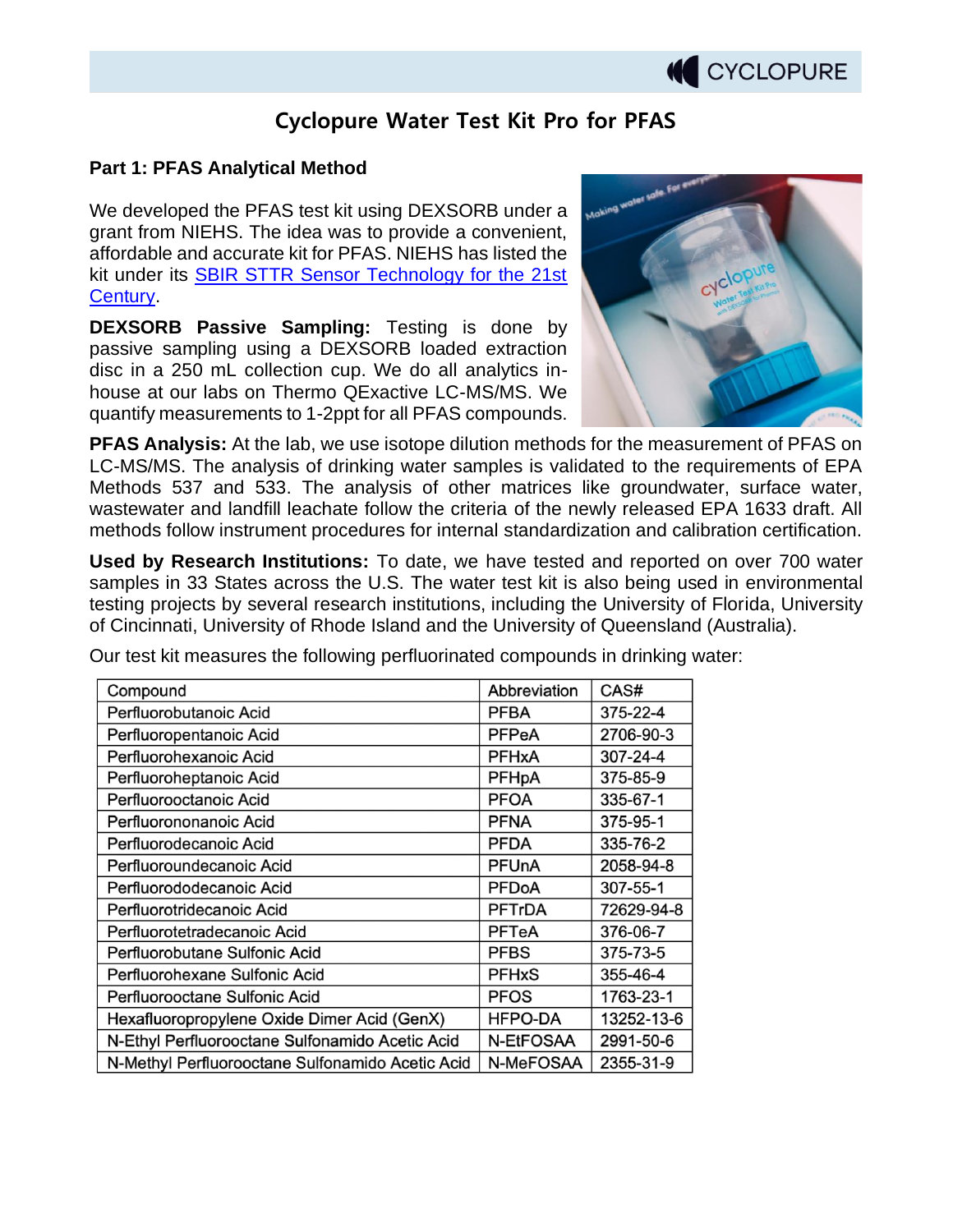

#### **Part 2: PFAS Report**

Below in Appendix A are results for the 13 test kits sampled with unfiltered water from New York, Maine, New Hampshire, Vermont, Massachusetts, and Maryland:

#### **Unfiltered Water Samples -**

- Kit# 663 Newburgh, NY (Lake Washington)
- Kit# 666 Kittery, ME (Piscataqua River)
- Kit# 667 Portsmouth, NH (Prescott Park Piscataqua River)
- Kit# 670 Brunswick, ME (Stream Near Mere Creek)
- Kit# 671 Bath, ME (Kennebec River)
- Kit# 675 Newport, VT (Sewage Pipe Main St. Lake Rd.)
- Kit# 676 Newport, VT (Gardner Park)
- Kit# 677 Bath, ME (Kennebec River South End Park)
- Kit# 668 East Falmouth, MA (John's Pond)
- Kit# 669 Brunswick, ME (Androscoggin River)
- Kit# 672 East Falmouth (Ashumet Pond)
- Kit# 673 Annapolis, MD (Naval Weapons Facility)
- Kit# 674 Fort Meade, MD (Little Patuxent River at Fort George G. Meade)

The results are as varied as the locations. Four reports returned non-detect (##667, 670, 675, and 676), including samples taken from New Hampshire and Vermont.

The New York sample returned an overall PFAS measurement of 20.9 ppt, but came within State limits for PFOA (3.6 ppt) and PFOS (7.5 ppt).

The five samples returned from Maine were mild, except for the Androscoggin sample which measured a total of 183.1 ppt for 21 PFAS, including 51.1 ppt for PFOS.

The two samples from Massachusetts both returned high levels of PFAS (184.2 ppt and 269.2 ppt), with PFHxS, PFOA and PFOS accounting for the majority of the detection.

The Maryland samples returned the highest levels of PFAS, with an extremely elevated level of 1,249.8 ppt for PFOS alone in the Little Patuxent River at Fort George G. Meade sample.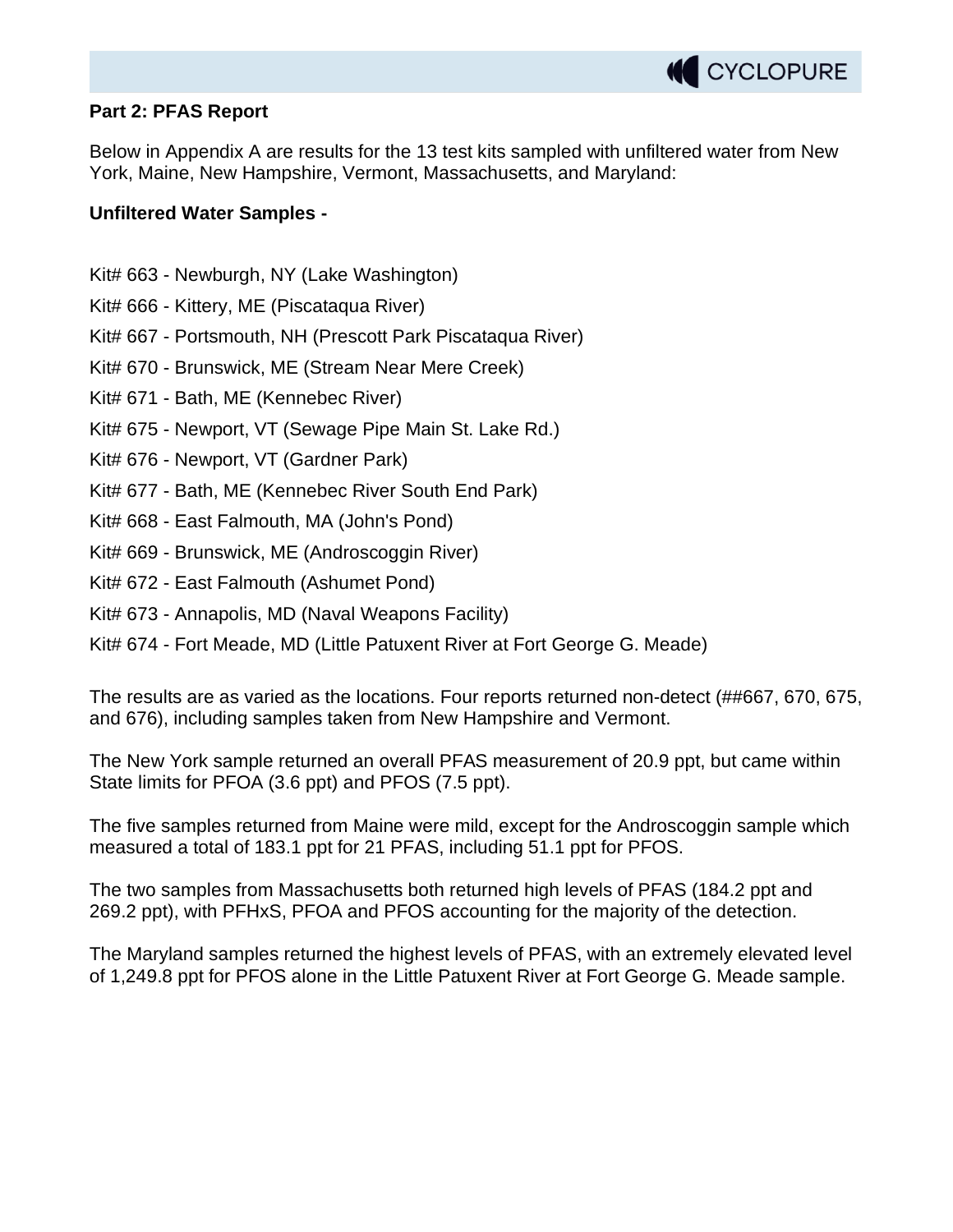

# **Appendix A - Long Form Reports**

Kit#s 663, 666, 667, 670 and 671

| <b>WTK_ID</b>                       | WTK_PFAS_663                               | WTK_PFAS_666                               | WTK_PFAS_667                                                   | WTK_PFAS_670                                       | WTK_PFAS_671                               |
|-------------------------------------|--------------------------------------------|--------------------------------------------|----------------------------------------------------------------|----------------------------------------------------|--------------------------------------------|
| Name                                | Pat Elder                                  | Pat Elder                                  | Pat Elder                                                      | Pat Elder                                          | Pat Elder                                  |
| Sampling<br>Location                | Newburgh, NY<br>12550 (Lake<br>Washington) | Kittery, ME 03854<br>(Piscataqua<br>River) | Portsmouth, NH<br>03801 (Prescott<br>Park Piscataqua<br>River) | Brunswick, ME<br>04011 (stream<br>near Mere Creek) | Bath, ME 04530<br>(WWTP<br>Kennebec River) |
| <b>Filtration Status</b>            | Unfiltered                                 | Unfiltered                                 | Unfiltered                                                     | Unfiltered                                         | Unfiltered                                 |
| Sampling Date                       | 10/25/21 7:30 AM                           | 10/28/21 2:00 PM                           | 10/25/21 1:00 PM                                               | 10/28/21 11:30<br>AM                               | 10/26/21 10:00<br>AM                       |
| Order ID                            | 3645                                       | 3645                                       | 3645                                                           | 3645                                               | 3645                                       |
| GenX                                | $<$ 5 ng/L                                 | $<$ 5 ng/L                                 | $<$ 5 ng/L                                                     | $<$ 5 ng/L                                         | $<$ 5 ng/L                                 |
| N-EtFOSAA                           | $<$ 1 ng/L                                 | $<$ 1 ng/L                                 | $<$ 1 ng/L                                                     | $<$ 1 ng/L                                         | $<$ 1 ng/L                                 |
| N-MeFOSAA                           | $<$ 1 ng/L                                 | $<$ 1 ng/L                                 | $<$ 1 ng/L                                                     | $<$ 1 ng/L                                         | $< 1$ ng/L                                 |
| <b>PFBA</b>                         | 2.2                                        | $<$ 1 ng/L                                 | $<$ 1 ng/L                                                     | $<$ 1 ng/L                                         | $<$ 1 ng/L                                 |
| <b>PFBS</b>                         | 1.6                                        | $<$ 1 ng/L                                 | $< 1$ ng/L                                                     | $<$ 1 ng/L                                         | $<$ 1 ng/L                                 |
| <b>PFDA</b>                         | $<$ 1 ng/L                                 | $<$ 1 ng/L                                 | $<$ 1 ng/L                                                     | $<$ 1 ng/L                                         | $<$ 1 ng/L                                 |
| PFDoA                               | $<$ 1 ng/L                                 | $<$ 1 ng/L                                 | $<$ 1 ng/L                                                     | $<$ 1 ng/L                                         | $<$ 1 ng/L                                 |
| PFHpA                               | 1.3                                        | $<$ 1 ng/L                                 | $<$ 1 ng/L                                                     | $<$ 1 ng/L                                         | 1.2                                        |
| PFHxA                               | 2.1                                        | $<$ 1 ng/L                                 | $<$ 1 ng/L                                                     | $<$ 1 ng/L                                         | 1.2                                        |
| <b>PFHxS</b>                        | 2.6                                        | $<$ 1 ng/L                                 | $<$ 1 ng/L                                                     | $<$ 1 ng/L                                         | $< 1$ ng/L                                 |
| <b>PFNA</b>                         | $< 1$ ng/L                                 | $<$ 1 ng/L                                 | $<$ 1 ng/L                                                     | $< 1$ ng/L                                         | $< 1$ ng/L                                 |
| <b>PFOA</b>                         | 3.6                                        | 1.4                                        | $<$ 1 ng/L                                                     | $<$ 1 ng/L                                         | 2.3                                        |
| <b>PFOS</b>                         | 7.5                                        | 2.2                                        | $<$ 1 ng/L                                                     | $<$ 1 ng/L                                         | 2.5                                        |
| PFPeA                               | $< 1$ ng/L                                 | $<$ 1 ng/L                                 | $<$ 1 ng/L                                                     | $<$ 1 ng/L                                         | $<$ 1 ng/L                                 |
| PFTeA                               | $< 1$ ng/L                                 | $< 1$ ng/L                                 | $< 1$ ng/L                                                     | $< 1$ ng/L                                         | $< 1$ ng/L                                 |
| PFTrDA                              | $< 1$ ng/L                                 | $< 1$ ng/L                                 | $< 1$ ng/L                                                     | $<$ 1 ng/L                                         | $< 1$ ng/L                                 |
| PFUnA                               | $< 1$ ng/L                                 | $< 1$ ng/L                                 | $< 1$ ng/L                                                     | $< 1$ ng/L                                         | $< 1$ ng/L                                 |
| <b>Total PFAS (17</b><br>Compounds) | 20.9                                       | 3.6                                        | $\pmb{0}$                                                      | $\pmb{0}$                                          | 7.2                                        |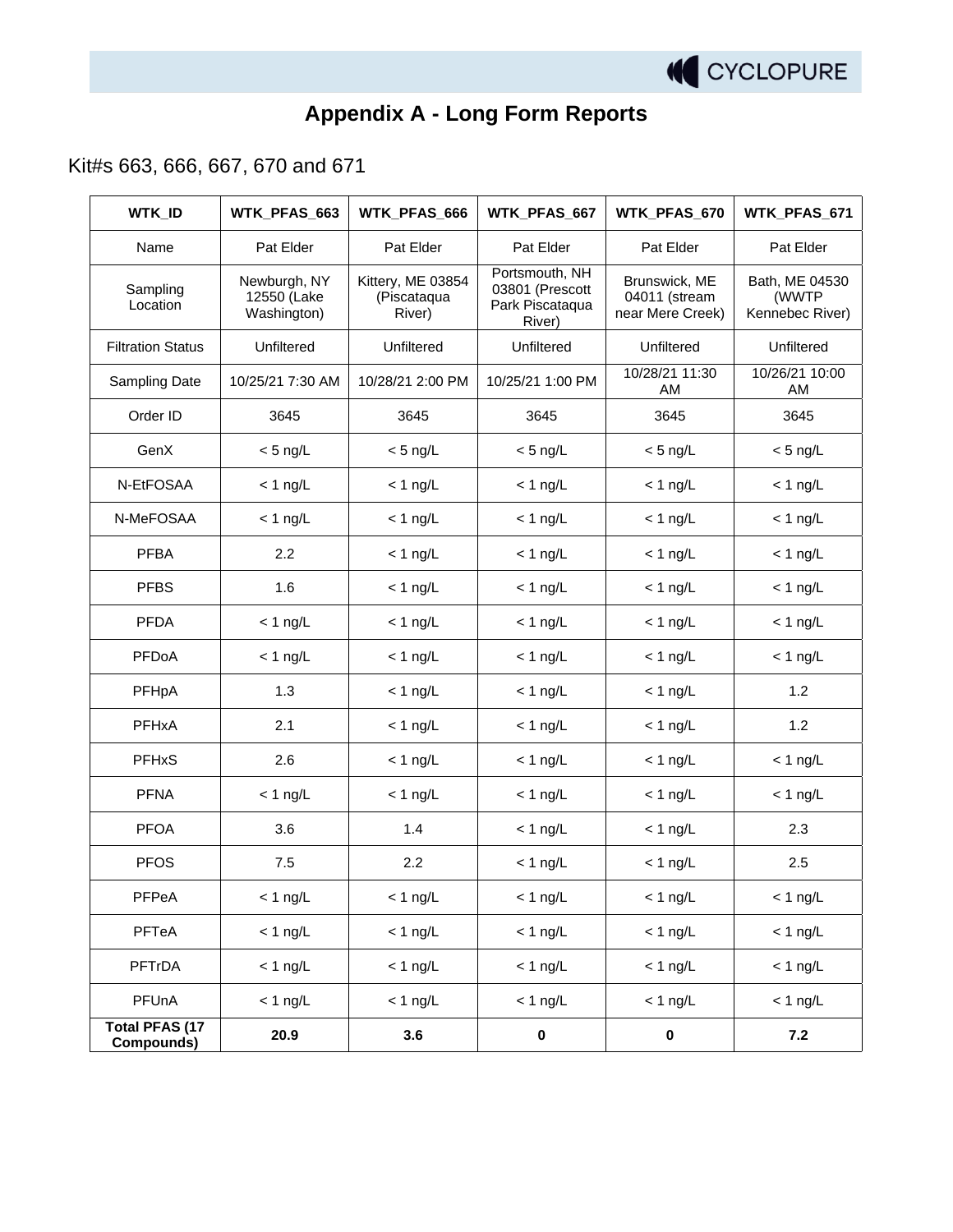

## Kit#s 675, 676, and 677

| <b>WTK_ID</b>                       | WTK PFAS 675                                               | WTK_PFAS_676                           | WTK_PFAS_677                                         |  |
|-------------------------------------|------------------------------------------------------------|----------------------------------------|------------------------------------------------------|--|
| Name                                | Pat Elder                                                  | Pat Elder                              | Pat Elder                                            |  |
| Sampling<br>Location                | Newport, VT<br>05855 (Sewage<br>Pipe Main St.<br>Lake Rd.) | Newport, VT<br>05855 (Gardner<br>Park) | Bath, ME 04530<br>(Kennebec River<br>South End Park) |  |
| <b>Filtration Status</b>            | Unfiltered                                                 | Unfiltered                             | Unfiltered                                           |  |
| Sampling Date                       | 10/27/21 10:00<br>AM                                       | 10/27/21 10:30<br>AM                   | 10/28/21 9:30 AM                                     |  |
| Order ID                            | 3645                                                       | 3645                                   | 3645                                                 |  |
| GenX                                | $<$ 5 ng/L                                                 | $<$ 5 ng/L                             | $<$ 5 ng/L                                           |  |
| N-EtFOSAA                           | $<$ 1 ng/L                                                 | $<$ 1 ng/L                             | $<$ 1 ng/L                                           |  |
| N-MeFOSAA                           | $<$ 1 ng/L                                                 | $<$ 1 ng/L                             | $<$ 1 ng/L                                           |  |
| <b>PFBA</b>                         | $<$ 1 ng/L                                                 | $<$ 1 ng/L                             | $<$ 1 ng/L                                           |  |
| <b>PFBS</b>                         | $<$ 1 ng/L                                                 | $<$ 1 ng/L                             | $<$ 1 ng/L                                           |  |
| <b>PFDA</b>                         | $<$ 1 ng/L                                                 | $<$ 1 ng/L                             | $< 1$ ng/L                                           |  |
| PFDoA                               | $<$ 1 ng/L                                                 | $<$ 1 ng/L                             | $<$ 1 ng/L                                           |  |
| PFHpA                               | $<$ 1 ng/L                                                 | $<$ 1 ng/L                             | $<$ 1 ng/L                                           |  |
| PFHxA                               | $<$ 1 ng/L                                                 | $<$ 1 ng/L                             | $<$ 1 ng/L                                           |  |
| <b>PFHxS</b>                        | $<$ 1 ng/L                                                 | $<$ 1 ng/L                             | $<$ 1 ng/L                                           |  |
| <b>PFNA</b>                         | $<$ 1 ng/L                                                 | $<$ 1 ng/L                             | $<$ 1 ng/L                                           |  |
| <b>PFOA</b>                         | $<$ 1 ng/L                                                 | $<$ 1 ng/L                             | 1.8                                                  |  |
| <b>PFOS</b>                         | $<$ 1 ng/L                                                 | $<$ 1 ng/L                             | 1.9                                                  |  |
| PFPeA                               | $<$ 1 ng/L                                                 | $<$ 1 ng/L                             | $<$ 1 ng/L                                           |  |
| <b>PFTeA</b>                        | $<$ 1 ng/L                                                 | $<$ 1 ng/L                             | $<$ 1 ng/L                                           |  |
| <b>PFTrDA</b>                       | $<$ 1 ng/L                                                 | $<$ 1 ng/L                             | $<$ 1 ng/L                                           |  |
| PFUnA                               | $< 1$ ng/L                                                 | $< 1$ ng/L                             | $<$ 1 ng/L                                           |  |
| <b>Total PFAS (17</b><br>Compounds) | 0                                                          | 0                                      | 3.7                                                  |  |